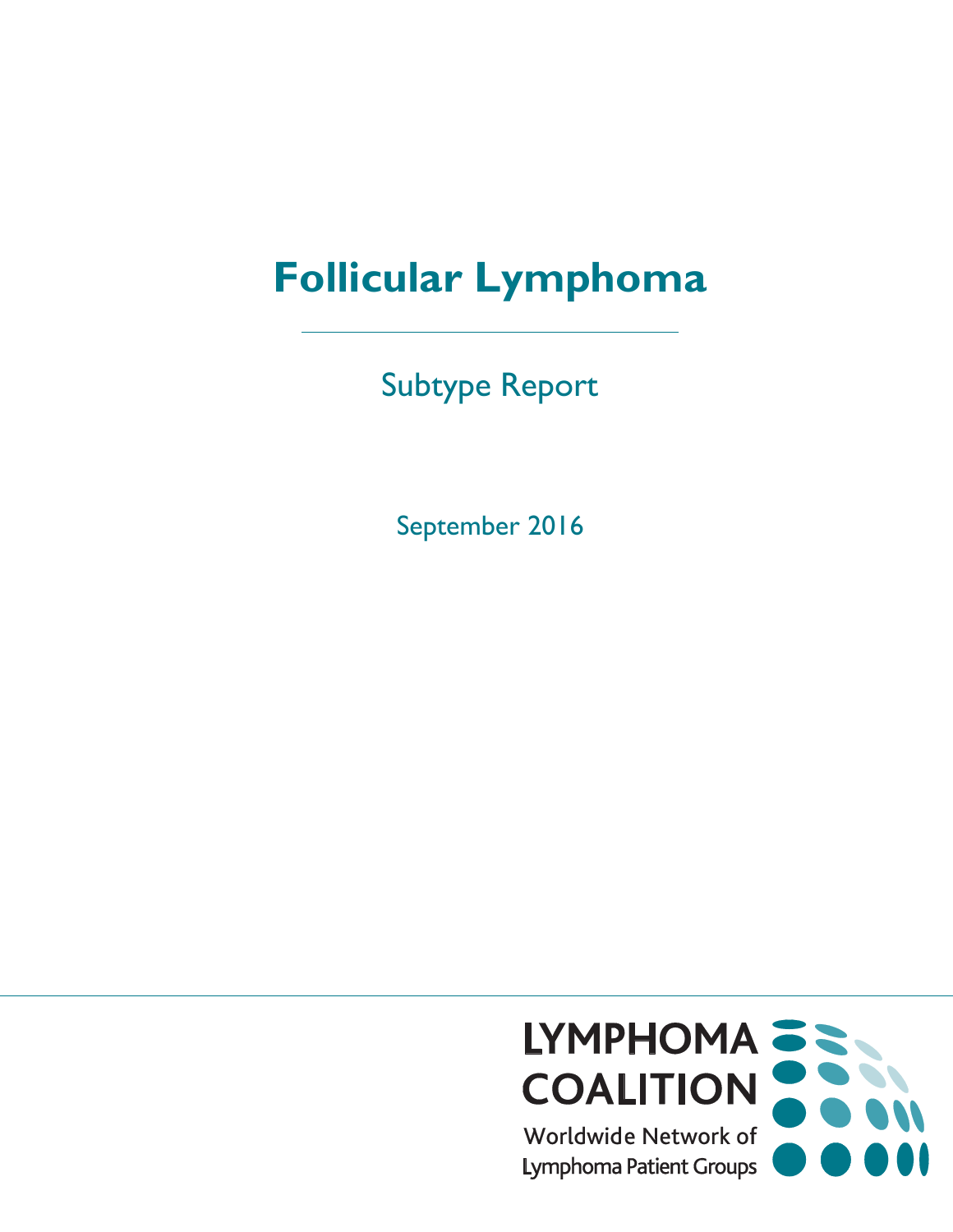# **Follicular Lymphoma**

## **Introduction**

The focus for this report is to review patient access to care in Follicular Lymphoma (FL); namely therapy access, clinical trials, incidence and mortality and some aspects of the patient experience.

LC believes it is necessary to report by subtype and not combine the information under one heading such as non-Hodgkin lymphoma (NHL). NHL is not a disease in itself but a series of subtypes that require independent tracking to ensure proper trending analysis and outcomes reporting. It is important to know ones subtype since it is a critical piece of information in determining the best treatment required. The LC created the Global [Database](http://www.lymphomacoalition.org/lcinfo/?q=) to house subtype information for this purpose. It provides LC with the opportunity to analyse the individual subtype needs and review any issues or challenges by country.

## **Follicular Lymphoma Overview**

**Lymphoma is cancer of the lymph system (or lymphatic system),** which is part of our immunity. It is characterised by the formation of solid tumours in the immune system. The cancer affects immune cells called lymphocytes, which are white blood cells.<sup>1</sup>

Follicular lymphoma (FL) is a subtype of lymphoma.

FL, a B-cell lymphoma, is a low-grade (indolent) form of lymphoma. Common signs of FL include enlargement of the lymph nodes in the neck, underarm, stomach, or groin, as well as fatigue, shortness of breath, night sweats, and weight loss. $2$  Often people with FL may have no obvious symptoms of the tumour at diagnosis. Many patients respond well to treatment and live with the condition as a chronic disease.

FL is divided into 3 grades, where the grade refers to the number of large cells that appear under the microscope. Large cells tend to behave a bit more aggressively than small cells. Although more large cells appear in Grade 2, it is for all intents and purposes considered the same as Grade 1, from a prognosis and treatment point of view. However Grade 3 is somewhat cloudy because it can appear to be either the indolent or aggressive form.<sup>3</sup> Over time few patients with FL may eventually develop a transformed lymphoma, which is often more aggressive and usually requires different types of treatment.

Of course, a cure is always the ultimate goal in treating any life threatening cancer. FL is said to be an incurable lymphoma based on the current treatments available and the multiple relapses of the disease. With this in mind, the goals of currently available treatments for FL patients, include:

- Bringing about and prolonging remissions (Progression Free Survival)
- Minimising the number of lymph nodes and /or organs affected
- **•** Preventing the development of symptoms and treating existing ones<sup>4</sup>

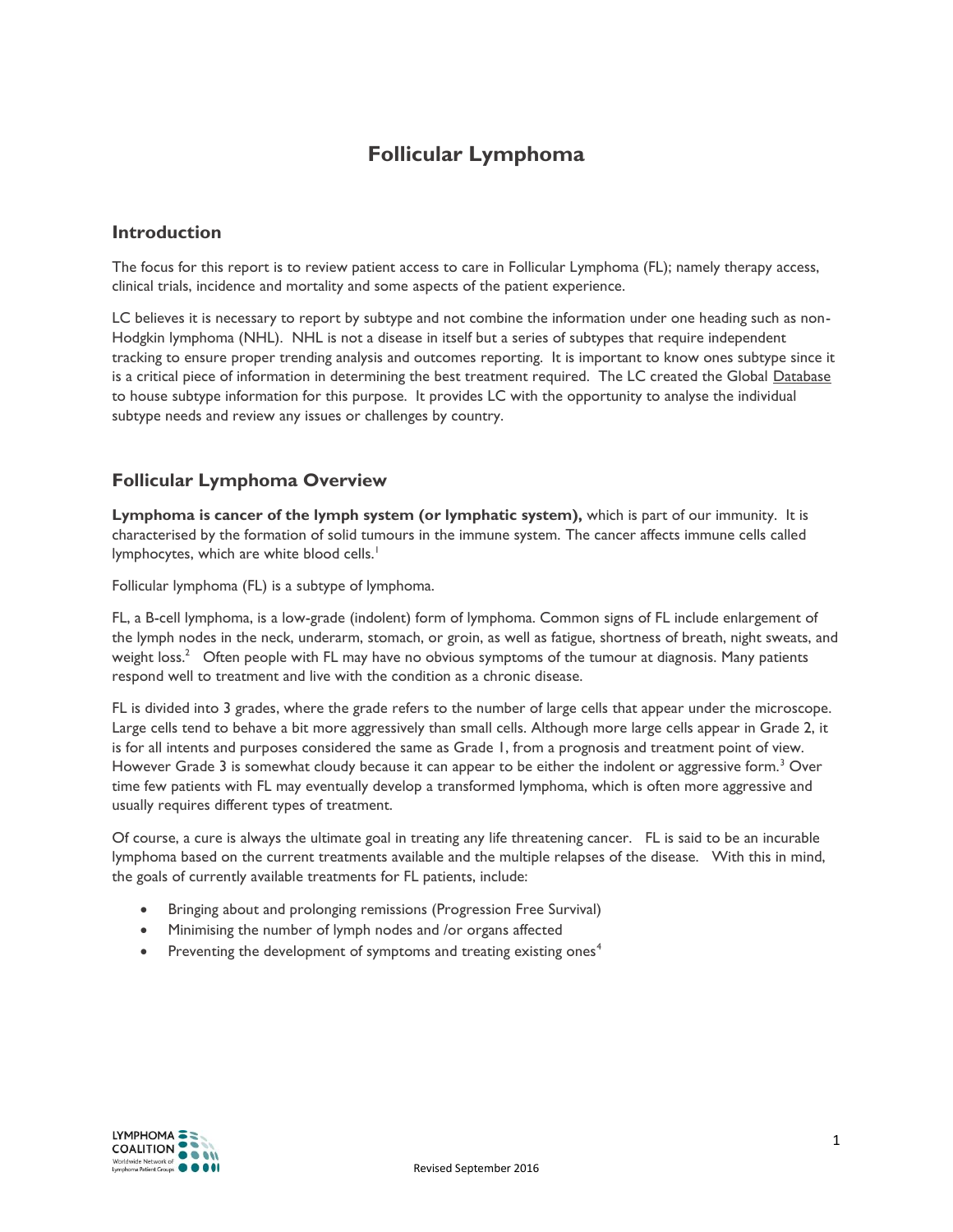# **Current Patient Needs**

FL is considered an indolent but incurable cancer marked by multiple relapses. It is currently considered to be chronic which may be successfully managed over a long period of time (10 to 20 years or more), and may never become life threatening in some patients. Many patients initially may not have symptoms or problems related to their condition, where 'watchful waiting' is an acceptable treatment.

Reasons to treat FL include large or rapidly growing tumours, causing uncomfortable symptoms, injuring the body's organs or decreasing healthy blood cells.

Over the lifetime of a patient with FL, the cancer may need to be treated intermittently with the various treatments available, including immunotherapy, chemotherapies, stem cell transplants and radiation. Hence patients are required to manage the many physical conditions and medical issues resulting from the various treatments and cumulative side effects which will be discussed further in the patient experience.

## **Understanding Biology**

It would seem despite many recent insights regarding the understanding of the biology of FL, it may be years before it may be translated to the clinics.

Many novel therapies have been developed over the past few decades to treat FL however progress hasn't been shown in providing a cure and the cause is still unknown. Despite this there is a great deal of intriguing research being conducted in order to make larger strides towards understanding the biology of FL.

In recent telephone discussions with both Professor John Seymour, MD, the Director of Cancer Medicine at Peter MacCallum Cancer Center, Australia, and Professor Gilles Salles, MD, PhD, Professor of Medicine, University of Lyon, France, they shared some of these exciting and promising research topics.

Here are a few key highlights that were discussed. More information is available in the members section of the LC resource library.

**Shorter term research** may lead to advances in interventions and targeted therapies, such as;

#### Host Immune Response:

- Why does a person's own immune system fail to recognise cancer cells as being foreign or different?
- What prevents the host immune system from killing these cancer cells and identifying them as lymphoma?

#### Genetic Mutation Profiling:

- Identifies potential actions in mutations in lymphoma.
- What leads to the transformation of FL to a more aggressive lymphoma?
- Assist in the selection of therapy and identify patients who may develop a more aggressive lymphoma.

**Longer term research** is aimed at improvements in screening and prevention, such as;

#### Precursor Lesions:

 Identification of these profiles in patient's blood which may open up the prospect of screening and prevention, especially in secondary cancers.

#### Early Changes in [Gene Methylation:](http://www.news-medical.net/life-sciences/What-is-DNA-Methylation.aspx)

 Retrospectively, looking for recognisable differences in methylation profiles in blood samples and comparing these findings to patient outcomes found in the many cancer registries.

This research being conducted may further define a subset of patients, leading to either prognostic implications or perhaps longer term, therapeutic interventions.

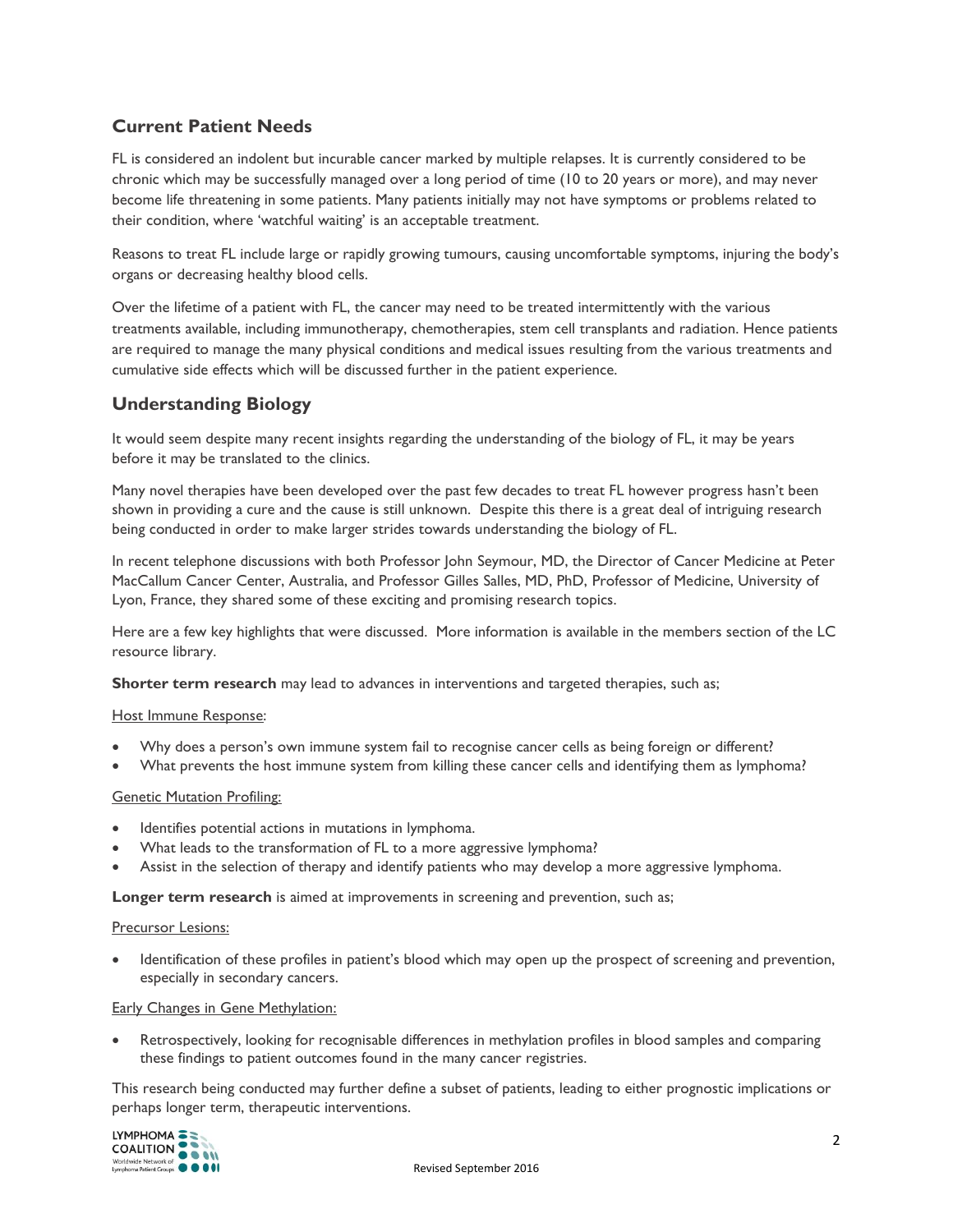# **Therapy Access**

## **Current Recommendations and Guidelines**

LC will use the information from the European Society of Medical Oncology (ESMO) consensus driven recommendations<sup>5</sup> and the treatment guidelines from the National Comprehensive Cancer Network (NCCN) <sup>6</sup> to determine what treatments should be accessible to FL patients. The British Committee in Standards for Haematology guidelines (BCSH) was reviewed but LC found it to be similar to ESMO's and therefore will not be included.

As various therapeutic approaches may achieve durable responses in the vast majority of patients, the selection of optimal treatment is mainly based on clinical risk factors, symptoms and patient perspective. This is shown in Figure 1. The therapeutic algorithm in treating newly diagnosed and relapsed follicular lymphoma taken from the ESMO clinical practice guidelines for diagnosis, treatment and follow-up.<sup>5</sup>



#### **Figure 1. ESMO Clinical Practice Guidelines - Algorithm of Treatment for FL <sup>5</sup>**

In comparing the therapies recommended in ESMO recommendations in Table 1 to those of the NCCN listing shown in Table 2, the therapies listed by NCCN include more treatments. These regimens include the newer agents and combinations of rituximab with lenalidomide, and idelalisib monotherapy.

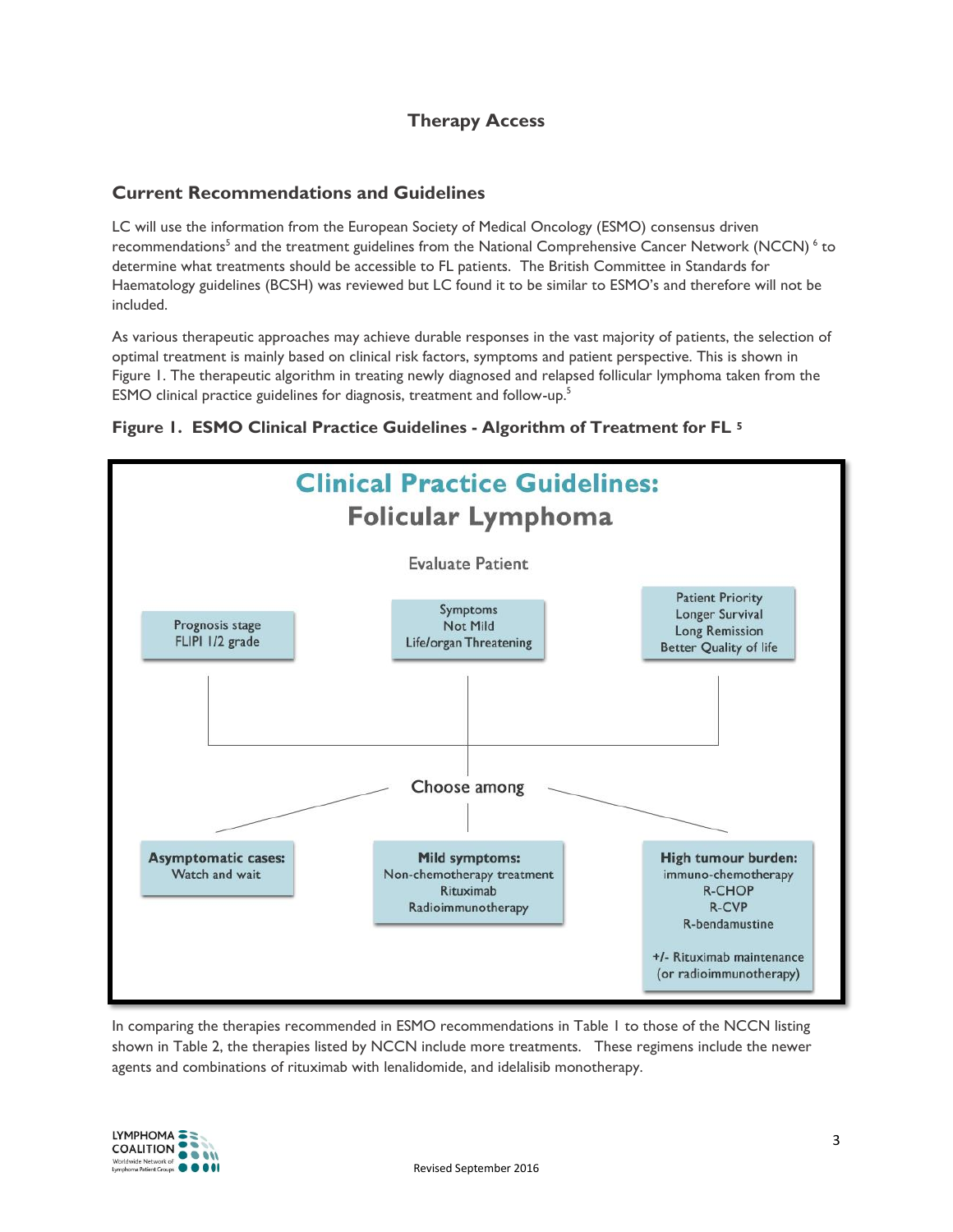## **Table 1. ESMO Recommendations**

| <b>Low Tumour Burden</b>                                                                     |                                                                                               | <b>High Tumour Burden</b>                                                                                                                                                                                                                                                                                                                |                                                                                                                                                                                                                                    |
|----------------------------------------------------------------------------------------------|-----------------------------------------------------------------------------------------------|------------------------------------------------------------------------------------------------------------------------------------------------------------------------------------------------------------------------------------------------------------------------------------------------------------------------------------------|------------------------------------------------------------------------------------------------------------------------------------------------------------------------------------------------------------------------------------|
| <b>Stage I/II</b>                                                                            | <b>Stage III/IV</b>                                                                           | Stage III/IV $(<65$ years <sup>*</sup> )                                                                                                                                                                                                                                                                                                 | Stage III/IV (<65 years*)                                                                                                                                                                                                          |
| <b>Front Line</b>                                                                            |                                                                                               |                                                                                                                                                                                                                                                                                                                                          |                                                                                                                                                                                                                                    |
| Radiotherapy (involved field)<br>In selected cases, watch and wait                           | <b>Watch and Wait</b><br>In symptomatic cases, consider<br>rituximab monotherapy              | Chemoimmunotherapy<br>(e.g. R-CHOP, R-CVP, BR)<br>In selected cases, rituximab<br>monotherapy<br><b>CR/PR</b><br>Rituximab maintenance<br>(every 2 months, up to 2 years)                                                                                                                                                                | Chemoimmunotherapy<br>(e.g. R-CHOP, R-CVP, BR) or brief<br>chemoimmunotherapy<br>In selected cases,<br>rituximab-chlorambucil<br>rituximab monotherapy<br><b>CR/PR</b><br>Rituximab maintenance<br>(every 2 months, up to 2 years) |
| <b>Relapse/progress</b>                                                                      |                                                                                               |                                                                                                                                                                                                                                                                                                                                          |                                                                                                                                                                                                                                    |
| <b>Watch and Wait</b><br>Rituximab<br>monotherapy<br>in selected cases, palliative radiation | Chemoimmunotherapy<br>(e.g. BR, R-CHOP, R-CVP)<br>In selected cases, rituximab<br>monotherapy | Dependant on first-line regimen<br>and remission duration<br>• Chemoimmunotherapy (e.g. BR,<br>R-CHOP, R-CVP)<br>· Discuss high-dose consolidation with<br><b>ASCT</b><br>• Rituximab maintenance (every 3<br>months, up to 2 years)<br>• Alternatively, radioimmunotherapy<br>· In selected cases, discuss alogeneic<br>transplantation | Dependant on first-line regimen<br>and remission duration<br>• Chemoimmunotherapy (e.g. BR,<br>R-CHOP, R-CVP)<br>• Rituximab maintenance (every 3<br>months, up to 2 years)<br>• Alternatively, radioimmunotherapy                 |

#### ESMO Consensus Driven Recommendations Outside Clinical Studies

R-CHOP, rituximab, cyclophosphamide, doxorubicin, vincristine, prednisolone; R-CVP, cyclophosphamide, vincristine and prednisolone; BR, bendamustine-rituximab; CR, complete response; PR, partial response; ASCT, autologous stem-cell transplantation.

\*According to biological age

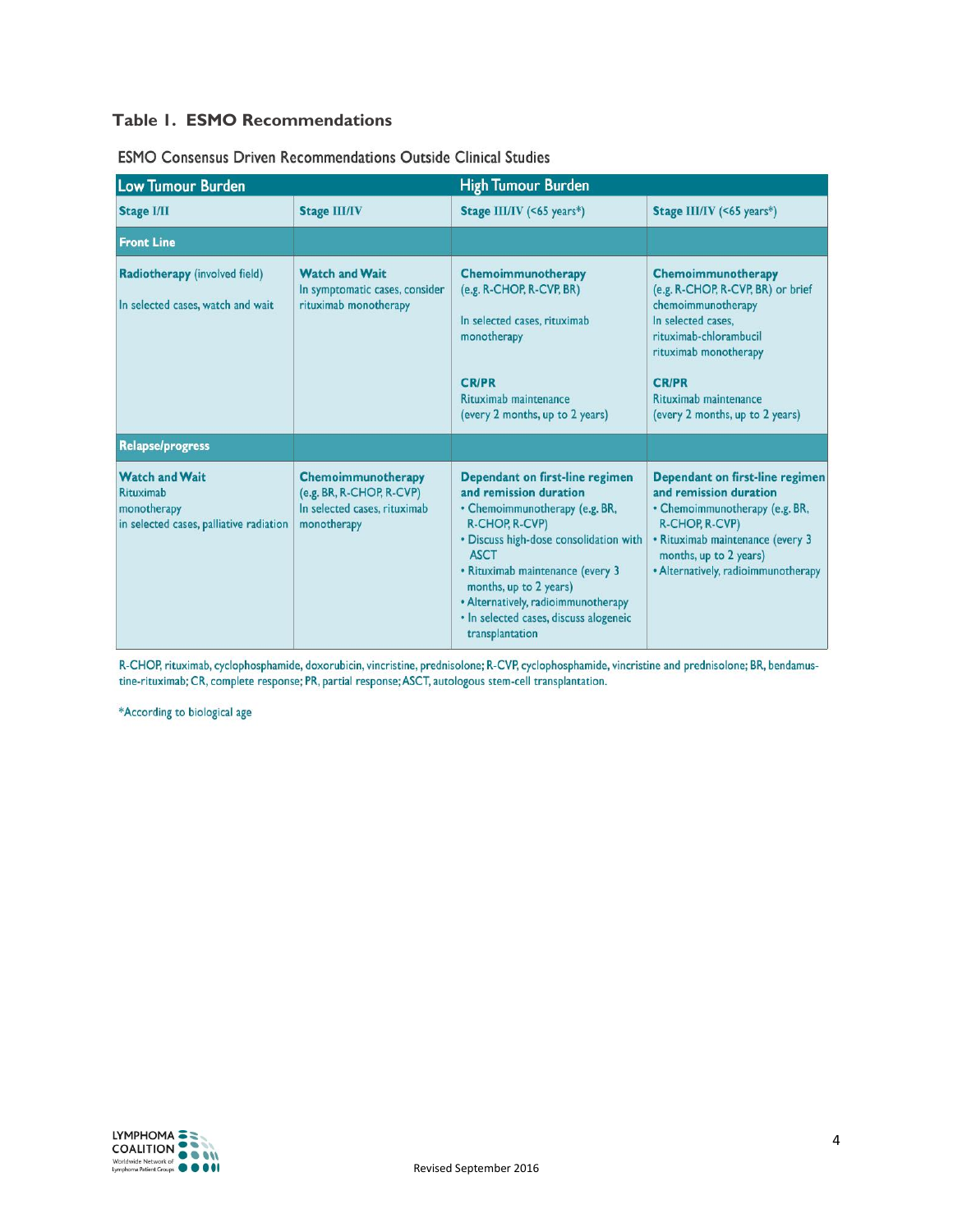| <b>First Line</b>     | <b>Relapsed/Refractory</b>      |
|-----------------------|---------------------------------|
| <b>BR</b>             | <b>BR</b>                       |
| <b>RCHOP</b>          | <b>RCHOP</b>                    |
| <b>RCVP</b>           | <b>RCVP</b>                     |
| Rituximab             | Rituximab                       |
| $R^2$                 | $R^2$                           |
| RC                    | Chlorambucil                    |
| Radioimmunotherapy    | Radioimmunotherapy              |
| Rituximab maintenance | Rituximab maintenance           |
|                       | Idelalisib                      |
|                       | <b>RF</b>                       |
|                       | <b>RFND</b>                     |
|                       | Autologous stem cell transplant |
|                       | Allogeneic stem cell transplant |

#### **Table 2. Suggested Treatment Regimens from the NCCN Listing <sup>6</sup>**

Source: NCCN Guidelines BR, bendamustine, rituximab; RCHOP, rituximab, cyclophosphamide, doxorubicin, vincristine, prednisone; RCVP, rituximab, cyclophosphamide, vincristine, prednisone;  $R^2$ , lenalidomide, rituximab; RC, rituximab, chlorambucil; RF, rituximab, fludarabine; RFND, rituximab, fludarabine, mitoxantrone, dexamethasone.

## **Therapy Access in FL**

As stated above in both the ESMO guidelines and NCCN listings, there are a number of therapies and regimens recommended for FL patients, 9 and 14 respectively. Table 3 shows the number of LC member countries (44 in total) that have regulatory approval for these therapies, as well as those which are funded/reimbursed. To create a list of available therapies by country go to the LC Global Database [www.lymphomacoalition.org.](http://www.lymphomacoalition.org/)

According to the LC Global Database, there are 49 therapies and regimens with regulatory approval worldwide for the treatment of FL. However, in reviewing these more closely, 14 of them are considered ['rarely used'](http://www.lymphomacoalition.org/images/Therapy_List.pdf) and are not recommended in either guideline. In fact, apart from the 9 to 14 therapies recommended by ESMO and NCCN, many of these additional therapies in the LC countries are considered outdated; an example is CVP (chlorambucil, vincristine, prednisone). This observation leads to questioning why these therapies are still listed and are they being used to treat FL patients.

Clearly, many FL patients globally do not have access to funded/reimbursed therapies that are recommended which is highlighted in the Table 3. Once again, specific therapies by country are listed in the LC Global Database. [www.lymphomacoalition.org.](http://www.lymphomacoalition.org/)

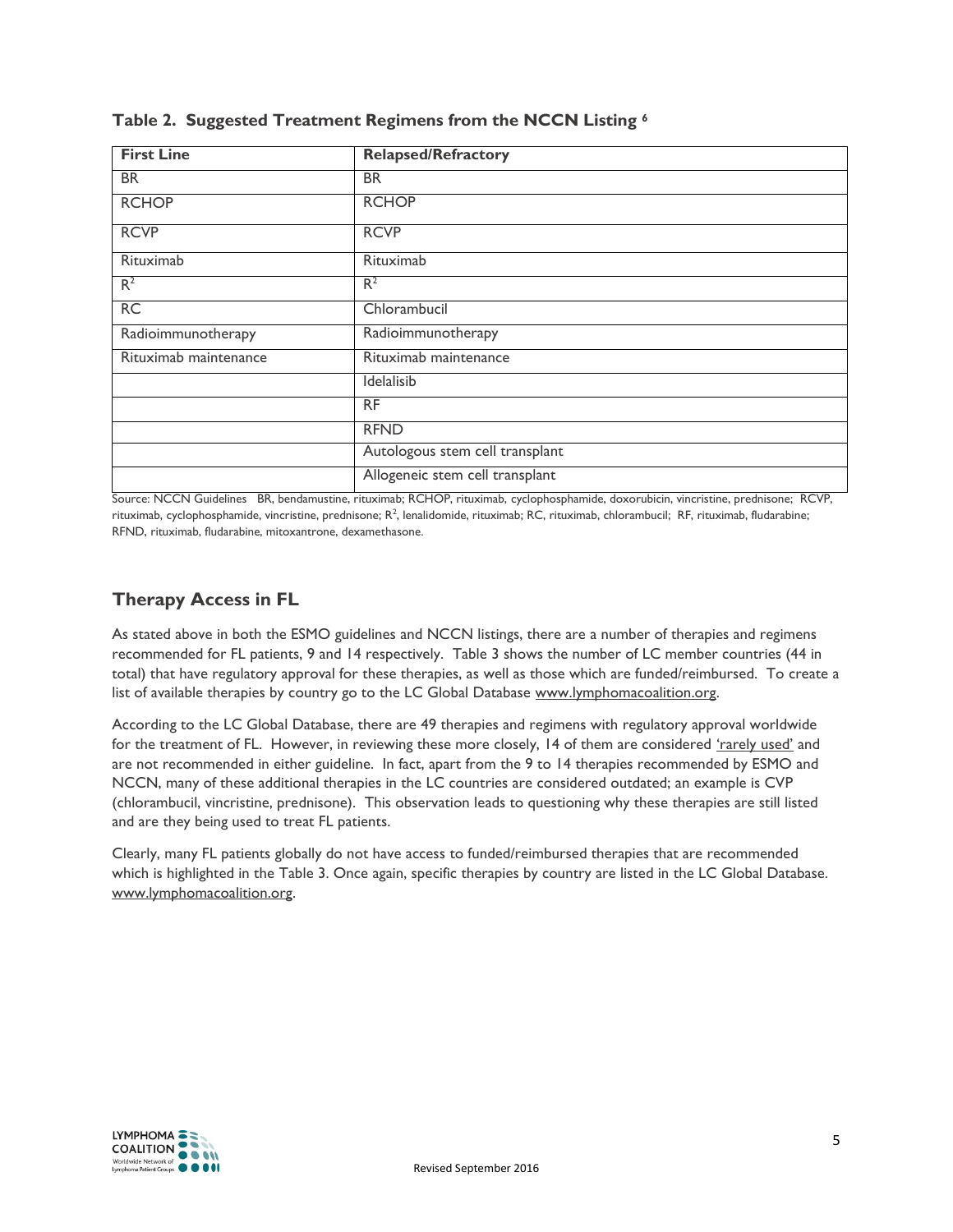| <b>Therapies Recommended by</b><br><b>NCCN or ESMO Guidelines</b> | <b>No. of LC Member Countries</b><br>with Regulatory Approval | <b>No. of LC Member Countries</b><br>with Funding/Reimbursement |
|-------------------------------------------------------------------|---------------------------------------------------------------|-----------------------------------------------------------------|
| Bendamustine-Rituximab                                            | $\overline{25}$                                               | $\overline{10}$                                                 |
| Chlorambucil                                                      | 36                                                            | 13                                                              |
| Chlorambucil-Rituximab                                            | 33                                                            | $\mathbf{1}$                                                    |
| <b>CHOP-R</b>                                                     | 40                                                            | 31                                                              |
| CHVP-R                                                            | 20                                                            | $\mathbf{0}$                                                    |
| CVP-R                                                             | 40                                                            | 32                                                              |
| <b>FNDR</b>                                                       | 3                                                             | 3                                                               |
| Fludarabine-Rituximab                                             | 26                                                            | 5                                                               |
| <b>Idelalisib</b>                                                 | 23                                                            | $\overline{4}$                                                  |
| Lenalidomide-Rituximab                                            |                                                               |                                                                 |
| Radiation Therapy                                                 | $\overline{4}$                                                | 3                                                               |
| Rituximab                                                         | 33                                                            | 27                                                              |
| Rituximab Maintenance                                             | 29                                                            | $\overline{5}$                                                  |
| Stem Cell Transplant                                              | 44                                                            | 28                                                              |

#### **Table 3. Therapies Recommended by NCCN or ESMO Guidelines**

Source: Global Database December 2015

As is anticipated with FL, many patients will relapse requiring multiple lines of treatment as shown above by both ESMO and NCCN. These establish that the majority of FL patients should be treated with rituximab alone or in combination with another therapy at least once during their course of treatment. Despite this it would appear that not all patients in all LC member countries have access to rituximab, regardless of the regimen; such as in Argentina, China, Latvia, and Portugal, where no evidence of funding/reimbursement information is available.

Additionally many countries have limited funding/reimbursement for currently recommended therapies.

Regionally there are differences in patient access to FL treatments as well as discrepancies within the regions. Within North America, two completely different health care systems exist, both in their approval of therapies and their reimbursement/funding processes, making it very difficult to compare.

Europe has regulatory approval for the majority of the ESMO guidelines however the funding/reimbursement of these therapies within Europe varies greatly as shown in Table 4. Western European countries have greater access to FL therapies with the majority funded/reimbursed whereas Eastern European countries have limited number of therapies; namely R-CHOP, RCVP and rituximab. Of these treatments there are still some countries within Eastern Europe that do not have any funding/reimbursement. In many cases, older, salvage therapies are used instead which have repercussions on both their effectiveness, side effects and the patient experience.

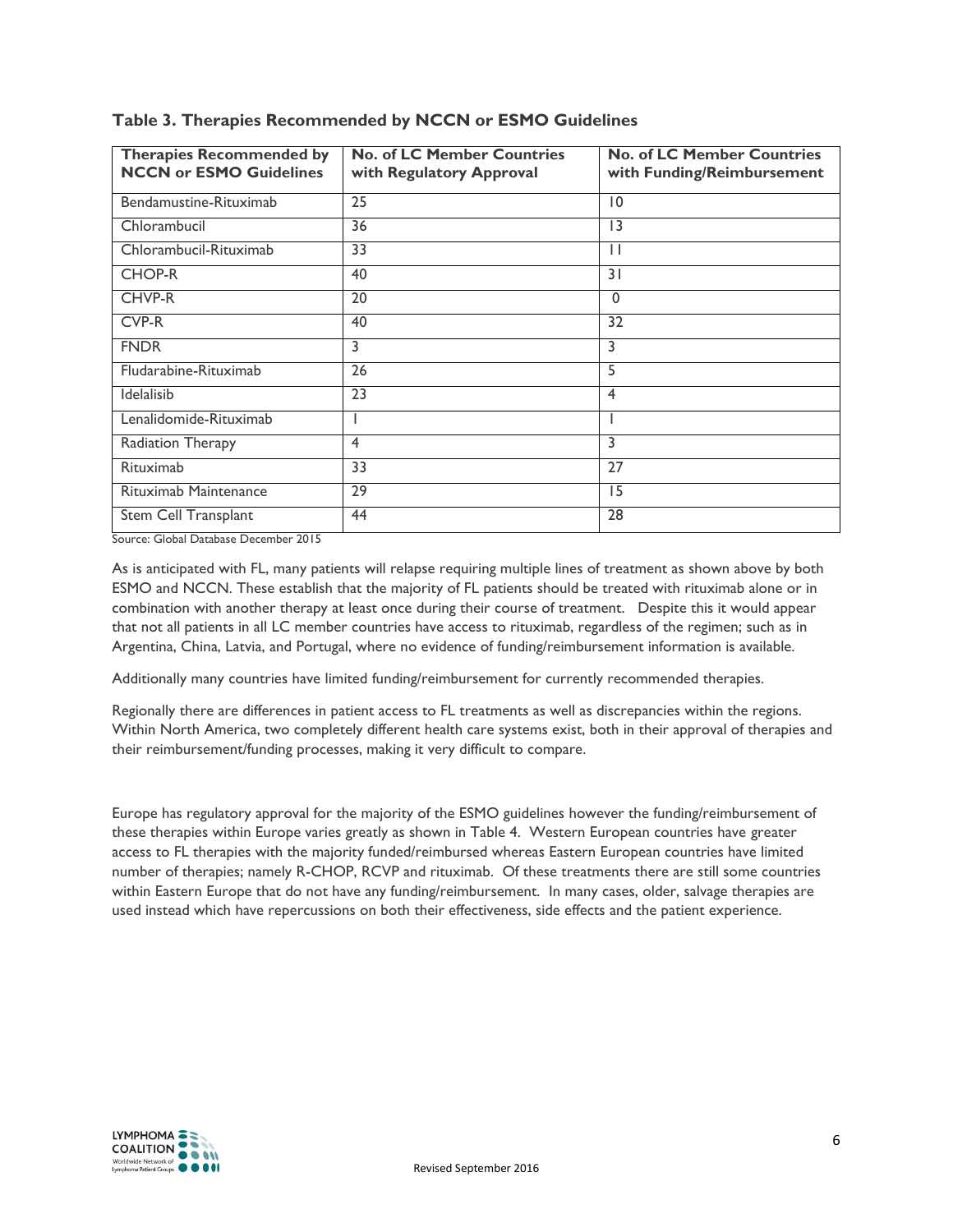# **Table 4. Therapies: Approved & Reimbursed/Funded**

| <b>North America</b> | <b>Regulatory Approved Therapies</b> | <b>Therapies Reimbursed/Funded</b>        |
|----------------------|--------------------------------------|-------------------------------------------|
| Canada               |                                      |                                           |
|                      |                                      | Funding provide by public payers, private |
| <b>United States</b> |                                      | payers and individual states              |

| Western            | <b>Regulatory</b> | Reimbursed/      | <b>Eastern</b>    | <b>Regulatory</b> | Reimbursed/      |
|--------------------|-------------------|------------------|-------------------|-------------------|------------------|
| <b>Europe</b>      | <b>Approved</b>   | <b>Funded</b>    | <b>Europe</b>     | <b>Approved</b>   | <b>Funded</b>    |
|                    | <b>Therapies</b>  | <b>Therapies</b> |                   | <b>Therapies</b>  | <b>Therapies</b> |
| Belgium            | 20                | 7                | <b>Bulgaria</b>   | 19                |                  |
| Denmark            | 20                | 6                | Croatia           | 20                | 6                |
| France             | $\overline{21}$   | $\overline{13}$  | Czech             | $\overline{22}$   | 8                |
|                    |                   |                  | Republic          |                   |                  |
| Germany            | $\overline{19}$   | $\mathsf{I}$     | Hungary           | $\overline{21}$   | 6                |
| <b>Ireland</b>     | $\overline{22}$   | $\overline{10}$  | <b>Israel</b>     | 4                 | $\overline{12}$  |
| <b>Italy</b>       | $\overline{20}$   | $\overline{8}$   | Latvia            | $\overline{20}$   | $\overline{2}$   |
| <b>Netherlands</b> | $\overline{20}$   | $\overline{13}$  | Lithuania         | $\overline{23}$   | $\overline{13}$  |
| Portugal           | 20                | N/A              | Macedonia         | 3                 | N/A              |
| Spain              | $\overline{20}$   | $\overline{7}$   | Poland            | $\overline{20}$   | 6                |
| Sweden             | $\overline{21}$   | $\overline{12}$  | Russian           | 7                 | 5                |
|                    |                   |                  | <b>Federation</b> |                   |                  |
| Switzerland        | 22                | 13               | Serbia            | $\overline{10}$   | 8                |
| United             | 24                | 4                | Slovakia          | 20                | 6                |
| Kingdom            |                   |                  |                   |                   |                  |
|                    |                   |                  | Slovenia          | $\overline{20}$   | 7                |
|                    |                   |                  | Turkey            | 7                 | N/A              |
|                    |                   |                  | Ukraine           | 4                 | N/A              |

|                           | <b>Regulatory Approved</b> |                                    |
|---------------------------|----------------------------|------------------------------------|
| <b>Africa/Middle East</b> | <b>Therapies</b>           | <b>Reimbursed/Funded Therapies</b> |
| Algeria                   |                            |                                    |
| South Africa              | 20                         | 20                                 |
| <b>Asia/Pacific</b>       |                            |                                    |
| Australia                 | 25                         | 16                                 |
| China                     | 5                          | N/A                                |
| India                     | 6                          | N/A                                |
| Japan                     | $\overline{10}$            | 5                                  |
| New Zealand               | 9                          |                                    |
| Singapore                 | $\overline{4}$             | N/A                                |

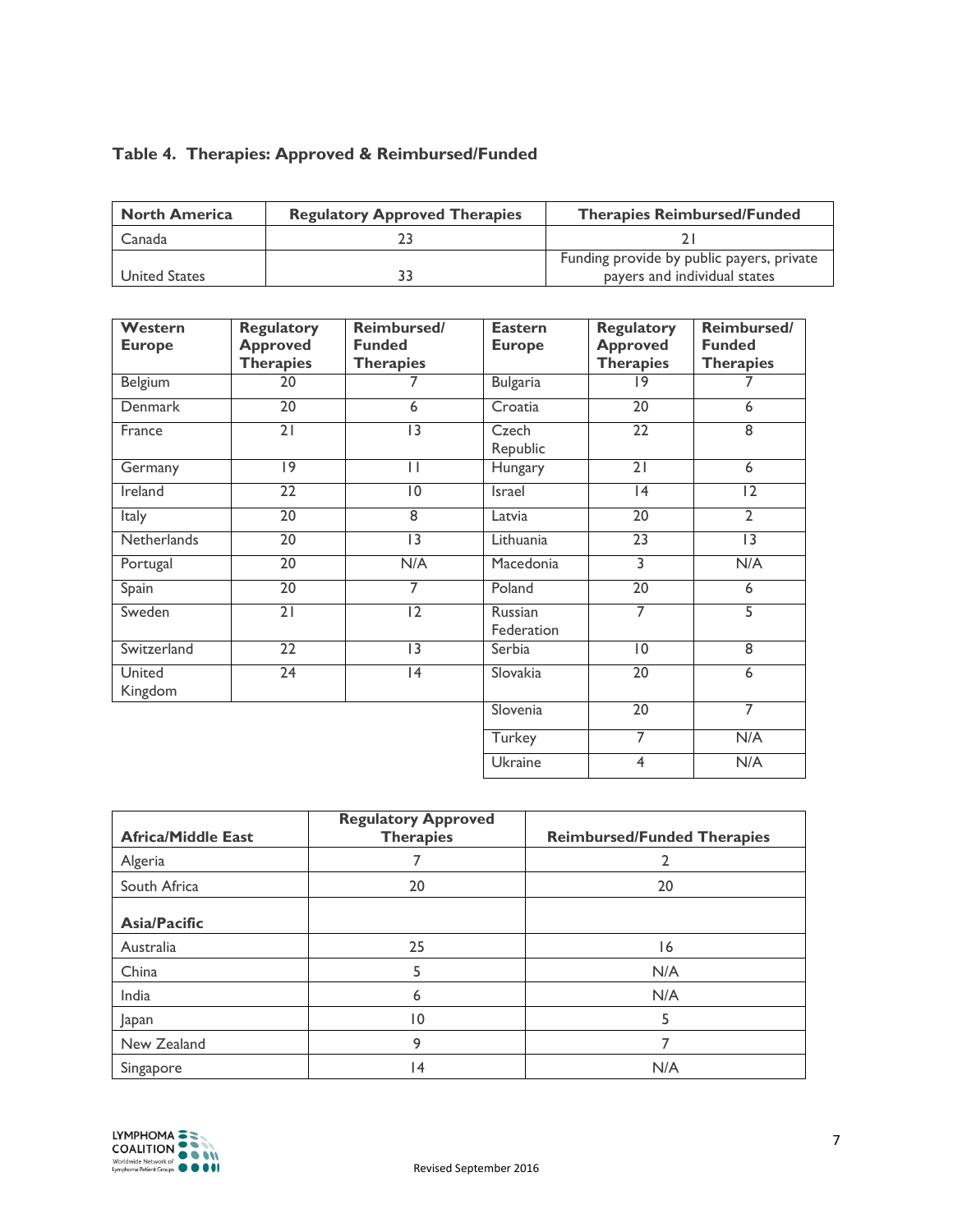| <b>Latin America</b> | <b>Regulatory Approved</b><br><b>Therapies</b> | <b>Reimbursed/Funded Therapies</b> |
|----------------------|------------------------------------------------|------------------------------------|
| Argentina            |                                                | N/A                                |
| <b>Barbados</b>      |                                                | N/A                                |
| <b>Brazil</b>        |                                                | N/A                                |
| Colombia             | $\overline{14}$                                |                                    |
| Uruguay              |                                                |                                    |
| Venezuela            |                                                | N/A                                |
| Mexico               |                                                |                                    |

Source: Global Database December 2015

Africa/Middle East, Asia/ Pacific and Latin America have dismal patient access, where, not only are there few recommended therapies with regulatory approval, the majority are not funded/reimbursed. With so many therapies available worldwide for a chronically treated cancer, it is unacceptable for FL patients to not have funded/reimbursed treatments available to them. To access this information by country please visit the LC Global Database at [www.lymphomacoalition.org.](http://www.lymphomacoalition.org/)

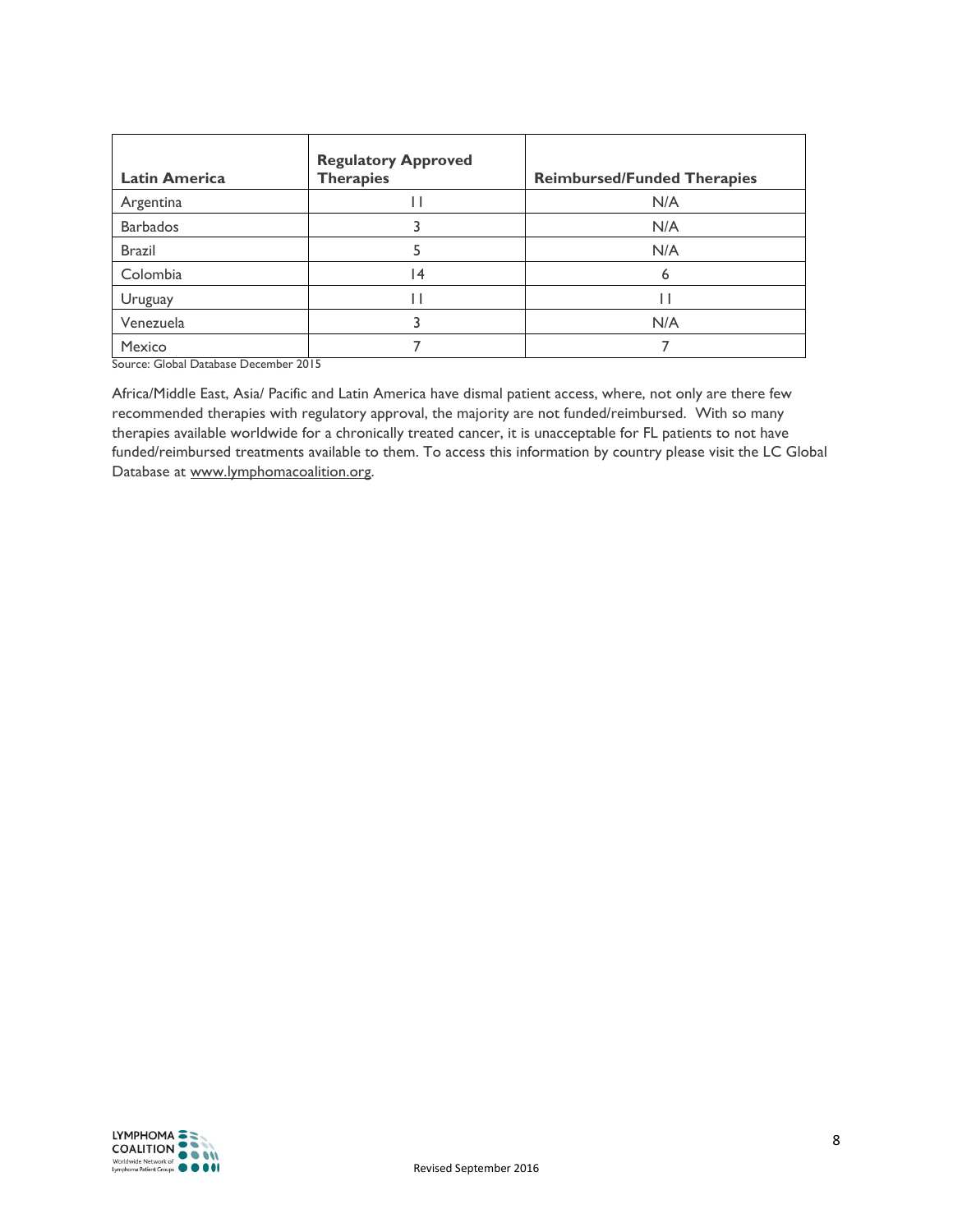# **Clinical Trial Activity**

When reviewing the clinical trial activity in LC's Global Database, the 3 subtypes (from the subtypes LC is tracking) with the most activity are CLL, FL and DLBCL. The number of clinical trial activity increased in 2015 from 2014 with the largest increase being in the USA.

Of the 652 phase II/III clinical trials taking place globally in 2015, 32% were in FL which also showed an increase from 2014.

Of the 208 global trials in FL, the USA is involved in the majority at 154 of the 208 and Italy and France with the next highest at 35 and 32 respectively as is shown in Table 5. While the overall number of FL trials is drastically lower in both Italy and France compared to the USA, as a subtype they all represent approximately 32% of each countries total clinical trial activity. This seems to be the trend in many of the 44 LC member countries.

Some countries to note have a larger portion of activity in FL, over 45% in Bulgaria, India, Japan, Singapore and South Africa. Denmark, Ireland and the Netherlands all had under 20% of the clinical trials in FL. There are 7 of the 44 LC member countries that currently have no FL clinical trials in their country, 3 of those are in Europe, 3 in Latin America and 1 in Africa/Middle East.

## **Table 5. Phase II & III Clinical Trials; Lymphoma Compared to FL**

| North America | Lymphoma |    |
|---------------|----------|----|
| Canada        | oJ       | 24 |
| United States | 45       | 54 |

| <b>Western Europe</b> | Lymphoma        | <b>FL</b>       | <b>Eastern Europe</b> | Lymphoma        | FL.            |
|-----------------------|-----------------|-----------------|-----------------------|-----------------|----------------|
| Belgium               | 73              | $\overline{22}$ | <b>Bulgaria</b>       | 4               | 7              |
| <b>Denmark</b>        | 29              | 5               | Croatia               | 7               | 3              |
| France                | 0               | 32              | <b>Czech Republic</b> | 48              | Ш              |
| Germany               | 107             | 30              | Hungary               | $\overline{33}$ | 12             |
| Ireland               | 18              | $\overline{2}$  | Israel                | 4 <sub>1</sub>  | 12             |
| Italy                 | 113             | 35              | Latvia                |                 | $\Omega$       |
| <b>Netherlands</b>    | $\overline{33}$ | 6               | Lithuania             | $\overline{2}$  | $\mathbf{0}$   |
| Portugal              | $\overline{20}$ | 7               | Macedonia             | $\overline{2}$  |                |
| Spain                 | 90              | 24              | Poland                | 63              | 16             |
| Sweden                | 39              | $\overline{12}$ | Russian<br>Federation | 48              | 18             |
| Switzerland           | 17              | 6               | Serbia                | $\overline{4}$  |                |
| <b>United Kingdom</b> | 94              | $\overline{28}$ | Slovakia              | $\overline{13}$ | $\overline{4}$ |
|                       |                 |                 | Slovenia              | $\overline{2}$  | $\mathbf{0}$   |
|                       |                 |                 | Turkey                | $\overline{25}$ | 8              |
|                       |                 |                 | Ukraine               | $\overline{20}$ | 8              |

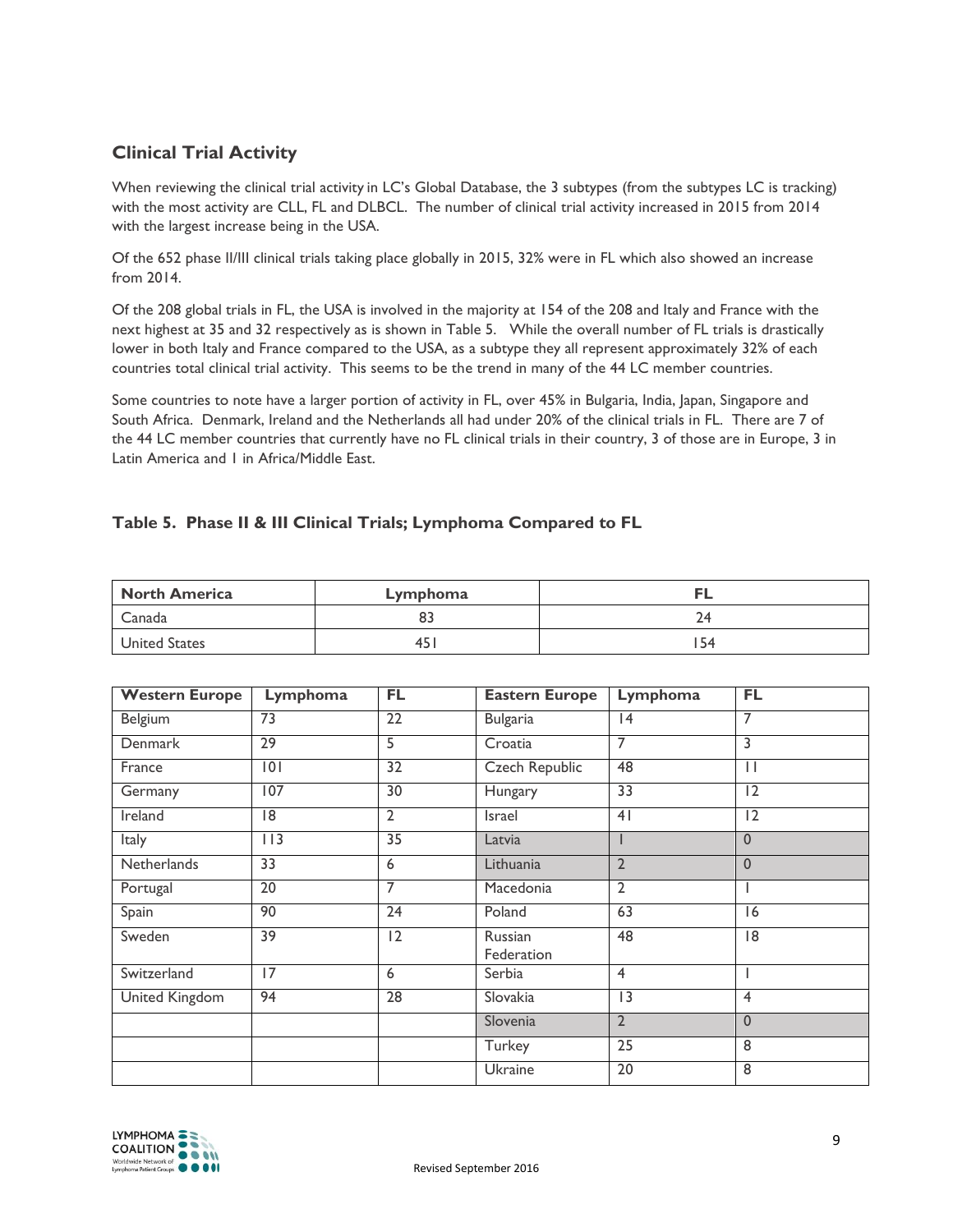| <b>Africa/Middle East</b> | Lymphoma |  |
|---------------------------|----------|--|
| Algeria                   |          |  |
| South Africa              |          |  |

| <b>Asia/Pacific</b> | Lymphoma | FL |
|---------------------|----------|----|
| Australia           | 70       | 23 |
| China               | 36       | 10 |
| India               | 16       | b  |
| Japan               | 24       | 13 |
| New Zealand         | 19       | 6  |
| Singapore           | 18       | -8 |

| <b>Latin America</b> | Lymphoma | FL       |
|----------------------|----------|----------|
| Argentina            | 19       | 6        |
| <b>Barbados</b>      |          |          |
| <b>Brazil</b>        | 31       | ۱3       |
| Colombia             | 14       | 6        |
| Mexico               | 17       | 4        |
| Uruguay              |          | 0        |
| Venezuela            |          | $\Omega$ |

Source Global Database December 2015

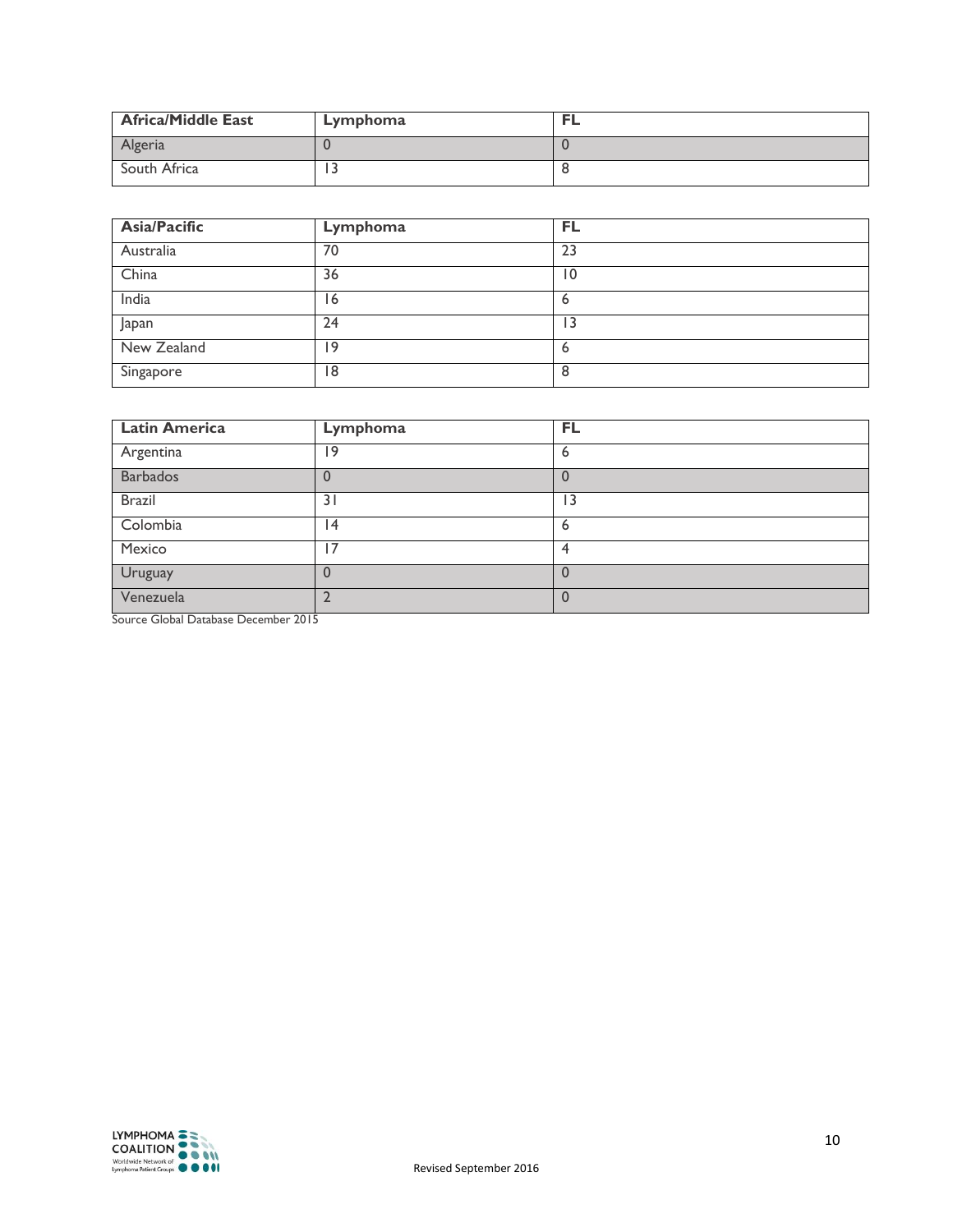## **Focus of Clinical Trial Activity**

In reviewing LC's Global Database, there are 208 clinical trials in FL, the majority are taking place in the treatment of relapsed or refractory (RR) setting. There is a substantial number, 113 of the 208 trials, involving novel agents and or regimens that provide patients with the promise of new opportunities. These consist of both single and combination regimens in both front line and RR patients. See further details in Table 6 or for country specifics, search the LC Global Database [www.lymphomacoaltion.org.](http://www.lymphomacoaltion.org/)

| <b>Focus of Clinical Trials in FL</b>      | No. of FL trials in LC Member Countries |
|--------------------------------------------|-----------------------------------------|
| <b>Total Number of FL Clinical Trials</b>  | 208 (32% of all phase II & III trials)  |
| <b>First Line Treatment Trials</b>         | (25%)<br>51                             |
| Relapsed/Refractory Trials                 | (69%)<br>144                            |
| Both First Line and Relapsed Trials        | (6%)<br>ı 3                             |
| <b>Existing Therapy Combination Trials</b> | 95<br>(46%)                             |
| <b>Trials Involving Novel Agents</b>       | 113(54%)                                |
| <b>First Line Combination Trials</b>       | (14%)<br>29                             |
| Relapsed/Refractory Combination Trials     | (28%)<br>58                             |
| First Line Novel Agent Trials              | (11%)<br>22                             |
| Relapsed/Refractory Novel Agent Trials     | (41%)<br>86                             |

#### **Table 6. Focus of Clinical Trials in FL**

Source Global Database December 2015. Note that a clinical trial may be undertaken in more than one area of focus, therefore, the total number will not add up to the total number of trials.

In reviewing the distribution of the FL trials in LC's Global Database, the ratio of phase II to phase III trials is 4:1 which also suggests a continuum in the development of FL therapies. Median survival 25 years ago was 5-10 years and with the extensive number of novel agents that have been made available to patients it is now approaching 20 years.<sup>7</sup>

Of the 113 FL clinical trials that contain a novel therapy, there are 21 in phase III and 92 in phase II. These phase III clinical trials, for the most part, include existing FL therapies (regulatory approved) investigating the feasibility of new combinations to add to the ever growing choices in FL. Primary and secondary outcome measurements include safety, response rates (RR), overall survival (OS) and progressions free survival (PFS). The majority of these phase III trials are taking place in the USA, 14 involve a European country and 9 involve at least one country outside of the USA and EU. This worldwide distribution of clinical trials is critical in providing universal patient access to trials. For country specific details please visit the LC Global Database at [www.lymphomacoalition.org.](http://www.lymphomacoalition.org/)

Of the 91 trials in phase II the majority involve novel use of existing FL therapies. Thirteen of these trials take place in first line, 75 in relapsed/refractory patients while 3 involve both. Many of the phase II clinical trials do include 'experimental' therapies and are being studied in all hematological malignancies. Pending results will determine their development in FL. Some of these include immuno-oncology (IO). More research is needed to substantiate these early results and address the long-term implications of altering the body's immune system and what impact this will have on other organs in the body. Before anticipating where and how these 'experimental' therapies will be used in treating patients, caution must be used as clinical trials are early phase I/II and safety has not yet been determined.

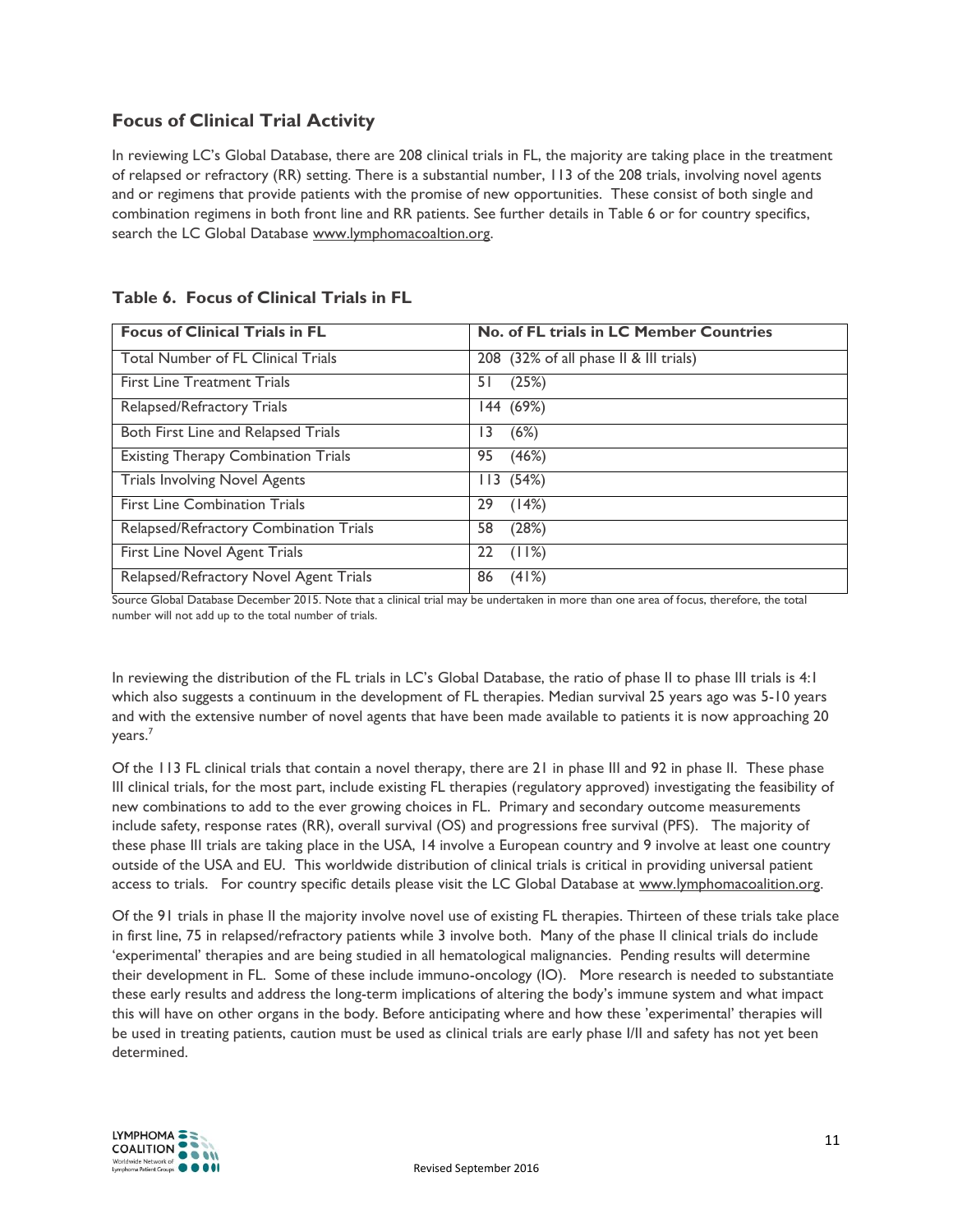## **Incidence and Mortality**

The change in incidence and mortality between 2010 and 2011 for each country are shown in Table  $7^{12-21}$ . More recent data is unavailable from any of our sources. The information was gathered from the 362 national and regional registries that are part of the IACR, eight statistical agencies and LC member organisations. However, it is a work in progress and should be interpreted with caution. For those countries where there is incidence and mortality data, not having current data makes it difficult to compare with the current clinical trial and therapy information that LC has available.

Based on this information, the average incidence per 100,000 people with FL in 2011 was 2.76 cases. The average mortality rate per 100,000 for FL in 2011 was 0.277 which was unchanged from 2010. Incidence and mortality data could only be obtained for 18 of the 44 LC member countries. No data was available from countries in Africa/Middle East or Latin America. Only 1 of 6 countries had data in the Asia/Pacific region. Six countries in both the Eastern and Western European countries had data. Clearly, the lack of incidence and mortality data by subtype is a universal problem. As a community we need to endeavour to find solutions so we can, one day report meaningful information by subtype.

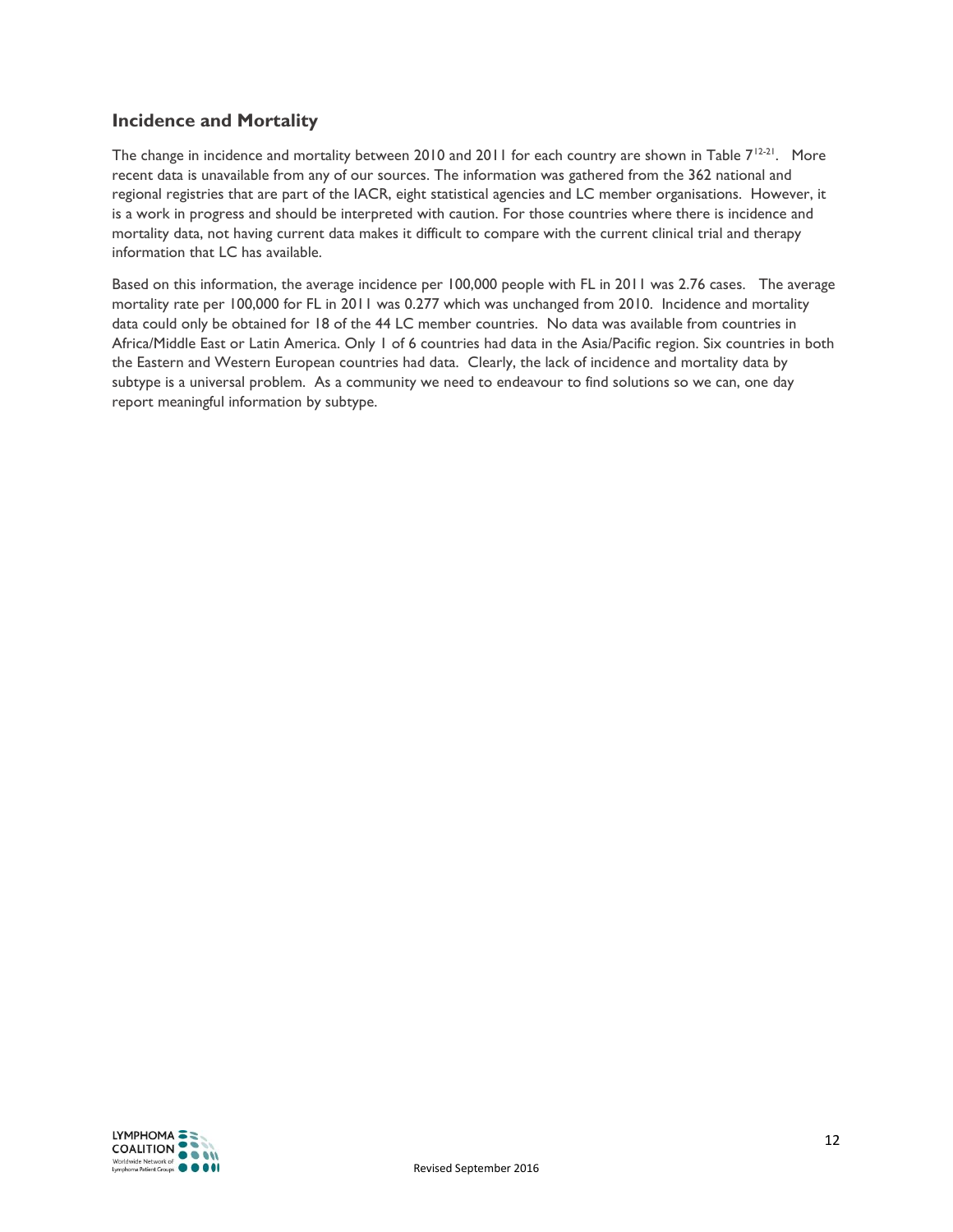|                        | TABLE 9. INCIDENCE AND MORTALITY DATA, BY REGION, 2010 vs. 2011: FL 8-15 |                    |                                            |                                         |                           |                                            |                              |  |
|------------------------|--------------------------------------------------------------------------|--------------------|--------------------------------------------|-----------------------------------------|---------------------------|--------------------------------------------|------------------------------|--|
|                        |                                                                          | 2010<br>Population | Incidence rate                             | <b>Mortality rate</b>                   | 2011<br><b>Population</b> | <b>Incidence rate</b>                      | <b>Mortality rate</b>        |  |
|                        | Algeria                                                                  | 37,062,820         | (per 100,000)<br>Information not available | (per 100,000)                           | 37,762,962                | (per 100,000)<br>Information not available | (per 100,000)                |  |
| Africa/<br>Middle East | South Africa                                                             | 50,791,808         | Information not available                  |                                         | 51,553,479                | Information not available                  |                              |  |
|                        | Australia                                                                | 22,031,800         | 4.5                                        | 0.2                                     | 22,340,000                | 4.3                                        | 0.2                          |  |
|                        | China                                                                    | 1,337,705,000      | Information not available                  |                                         | 1,344,130,000             | Information not available                  |                              |  |
| <b>Asia/Pacific</b>    | India                                                                    | 1,205,624,648      | Information not available                  |                                         | 1,221,156,319             | Information not available                  |                              |  |
|                        | Japan                                                                    | 128,070,000        | Information not available                  |                                         | 127,817,277               | Information not available                  |                              |  |
|                        | New Zealand                                                              | 4,350,700          | Information not available                  |                                         | 4,384,000                 | 0.5<br>3                                   |                              |  |
|                        | Singapore                                                                | 5,076,700          | 1.2                                        | Information not<br>available            | 5, 183, 700               | 0.8                                        | Information not<br>available |  |
|                        | <b>Bulgaria</b>                                                          | 7,395,599          | 0.6                                        | 0.8                                     | 7,348,328                 | 0.5                                        | 0.4                          |  |
|                        | Croatia                                                                  | 4,417,781          | 1.3                                        | 0.2                                     | 4,280,622                 | 1.5                                        | 0.2                          |  |
|                        | <b>Czech Republic</b>                                                    | 10,474,410         | 2.2                                        | 0.6                                     | 10,496,088                | Information not available                  |                              |  |
|                        | Hungary                                                                  | 10,000,023         | 2.5                                        |                                         | 9,971,727                 | Information not available                  |                              |  |
|                        | Israel                                                                   | 7,623              | 2.9                                        | 0.2                                     | 7,765,800                 | 2.7                                        | 0.2                          |  |
|                        | Latvia                                                                   | 2,097,555          | 1.1                                        | 0.3                                     | 2,059,709                 | 1.3                                        | 0.5                          |  |
| Eastern Europe         | Lithuania                                                                | 3,097,282          | 0.5                                        | 0.2                                     | 3,028,115                 | 0.8                                        | 0.2                          |  |
|                        | Macedonia                                                                | 2,102,216          | Information not available                  |                                         | 2,103,890                 | Information not available                  |                              |  |
|                        | Poland                                                                   | 38,042,794         | Information not available                  |                                         | 38,063,255                | Information not available                  |                              |  |
|                        | <b>Russian Federation</b>                                                | 142,849,449        | Information not available                  |                                         | 142,960,868               | Information not available                  |                              |  |
|                        | Serbia                                                                   | 7,291,436          | Information not available                  |                                         | 7,234,099                 | Information not available                  |                              |  |
|                        | Slovakia                                                                 | 5,391,428          | Information not available                  |                                         | 5,398,384                 | Information not available                  |                              |  |
|                        | Slovenia                                                                 | 2,048,583          | Information not available                  |                                         | 2,052,843                 | Information not available                  |                              |  |
|                        | Turkey                                                                   | 72,137,546         | Information not available                  |                                         | 73,058,638                | Information not available                  |                              |  |
|                        | Ukraine                                                                  | 45,870,700         | 0.2                                        | 0.1                                     | 45,706,100                | 0.2                                        | 0.1                          |  |
|                        | Belgium                                                                  | 10,920,272         | Information not available                  |                                         | 11,047,744                | Information not available                  |                              |  |
|                        | Denmark                                                                  | 5,547,683          | Information not available                  |                                         | 5,570,572                 | Information not available                  |                              |  |
|                        | France                                                                   | 65,023,142         | 3.6                                        | Information not<br>available            | 65,338,149                | Information not available                  |                              |  |
|                        | Germany                                                                  | 81,776,930         | 3.4                                        | 0.2                                     | 81,797,673                | 3.4                                        | 0.2                          |  |
|                        | Ireland                                                                  | 4,560,155          | 3.1                                        | 0.2                                     | 4,576,794                 | 3.2<br>0.2                                 |                              |  |
|                        | Italy                                                                    | 59,277,417         | Information not available                  | 59,379,449<br>Information not available |                           |                                            |                              |  |
|                        | Netherlands                                                              | 16,615,394         | 3.2                                        | 0                                       | 16,693,074                | 3.2                                        | $\mathbf 0$                  |  |
| Western Europe         | Portugal                                                                 | 10,573,100         | Information not available                  |                                         | 10,557,560                | Information not available                  |                              |  |
|                        | Spain                                                                    | 46,576,897         | Information not available                  |                                         | 46,742,697                | Information not available                  |                              |  |
|                        | Sweden                                                                   | 9,378,126          | 3.2                                        | 0.4                                     | 9,449,213                 | 3.5                                        | 0.5                          |  |
|                        | Switzerland                                                              | 7,824,909          | 4.9                                        | 0.3                                     | 7,912,398                 | 5.6                                        | 0.4                          |  |
|                        | UK                                                                       |                    |                                            |                                         |                           |                                            |                              |  |
|                        | -England                                                                 | 52,642,452         | 3.9                                        | 0.3                                     | 53, 107, 169              | 3.8                                        | 0.3                          |  |
|                        | -Scotland                                                                | 5,262,200          | 4.0                                        | 0.5                                     | 5,299,900                 | 4.4                                        | 0.4                          |  |
|                        | -Wales                                                                   | 3,050,000          | $\overline{4}$                             | 0.3                                     | 3,060,000                 | 3.7                                        | 0.4                          |  |
|                        | Argentina                                                                | 40,374,224         | Information not available                  |                                         | 40,728,738                | Information not available                  |                              |  |
|                        | <b>Barbados</b>                                                          | 280,396            | Information not available                  |                                         | 281,804                   | Information not available                  |                              |  |
| Latin America          | <b>Brazil</b>                                                            | 195,210,154        | Information not available                  | 0.1                                     | 196,935,134               | Information not available                  | 0.1                          |  |
|                        | Colombia                                                                 | 46,444,798         | Information not available                  |                                         | 47,078,792                | Information not available                  |                              |  |
|                        | Mexico                                                                   | 117,886,404        | Information not available                  |                                         | 119,361,233               | Information not available                  |                              |  |
|                        | Uruguay                                                                  | 3,371,982          | Information not available                  |                                         | 3,383,486                 | Information not available                  |                              |  |
|                        | Venezuela                                                                | 29,043,283         | Information not available                  |                                         | 29,500,625                | Information not available                  |                              |  |
|                        | Canada                                                                   | 34,005,274         | 4.1                                        | 0.2                                     | 34, 342, 780              | Information not available                  | 0.3                          |  |
| North<br>America       | <b>USA</b>                                                               | 309,326,295        | 3.9                                        | 0.1                                     | 311,582,564               | 3.8                                        | 0.1                          |  |

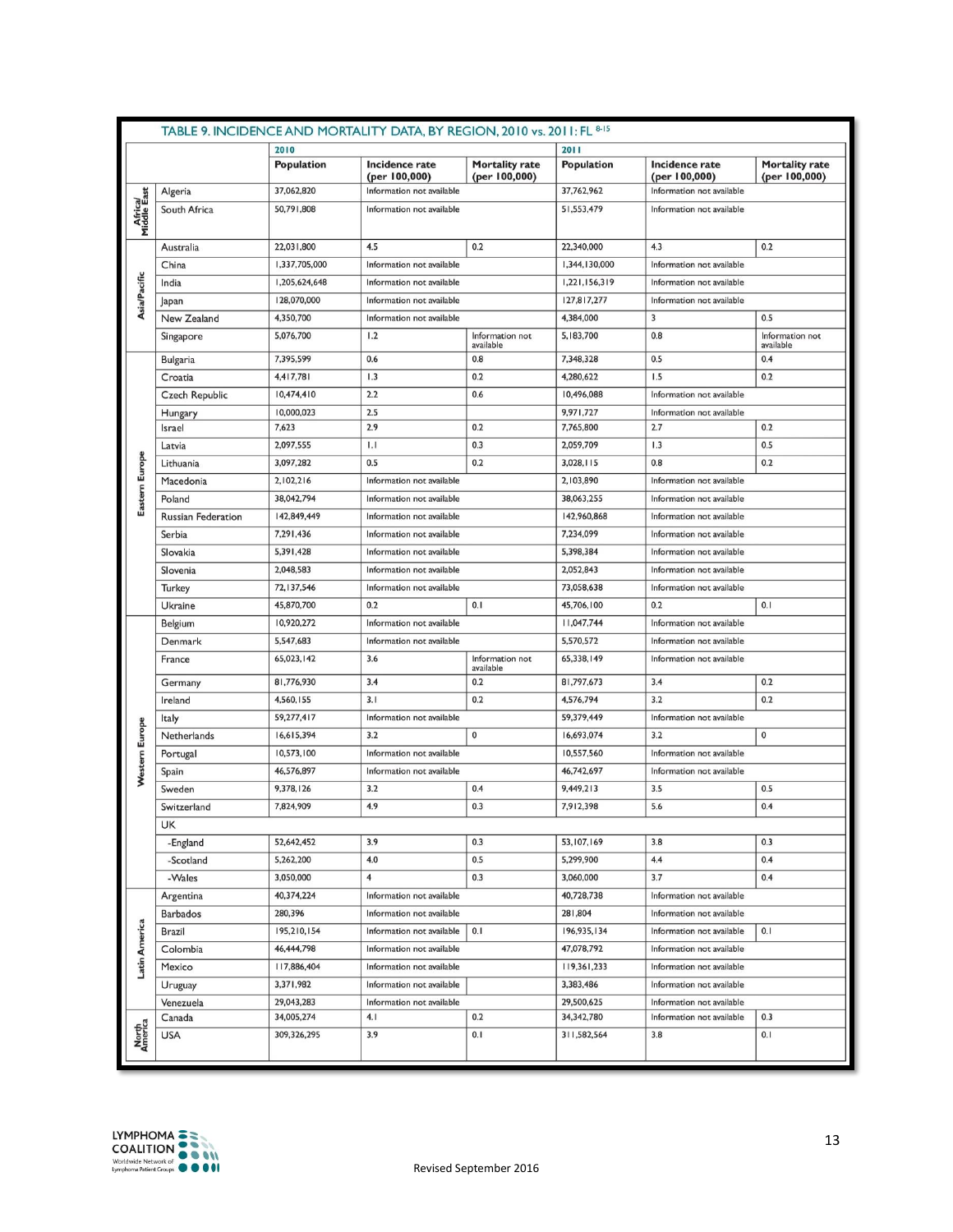## **Patient Experience**

The patient experience is often captured through many anecdotal discussions between LC member organisations from around the world. The LC 2016 Global Patient Survey (GPS) is reviewed below to provide a sense of the concerns patients have which supports the discussions we hear from members.

When reviewing the 2016 GPS, and isolating survey responses for FL patients, the physical conditions that had the greatest impact on patients are highlighted in Table 7. Of the 778 FL responders, more than half have been affected by the top 6 physical conditions listed below, with fatigue having the greatest impact. Fatigue is a common side effect for almost all subtypes of lymphoma including FL. It might be possible that aggressive treatment regimens are responsible for the high rates of respondents with physical conditions that pertain to hair loss, sleeplessness and muscle weakness.

|  | <b>Table 7. Physical Conditions</b> |  |
|--|-------------------------------------|--|
|  |                                     |  |

| How has FL impacted patient's physical condition? | <b>Responses</b> |
|---------------------------------------------------|------------------|
| Fatigue                                           | 77%              |
| Hair Loss                                         | 45%              |
| Sleeplessness                                     | 38%              |
| Muscle weakness                                   | 35%              |
| Aching joints                                     | 34%              |
| Trouble concentrating                             | 33%              |

Source: LC 2016 Global Patient Survey

Of the 80% of respondents with FL who have experienced an impact on their sense of well-being, the top most negative effects are the ones shown in Table 8.

## **Table 8. Patient's Sense of Well-Being**

| How has FL impacted patient's sense of well-being?                         | <b>Responses</b> |
|----------------------------------------------------------------------------|------------------|
| Fear of relapse                                                            | 70%              |
| Depression                                                                 | 31%              |
| Changes in relationship with loved ones, friends or co-workers/social life | 31%              |
| Concerns about body image/physical appearance changes                      | 25%              |

Source: LC 2016 Global Patient Survey

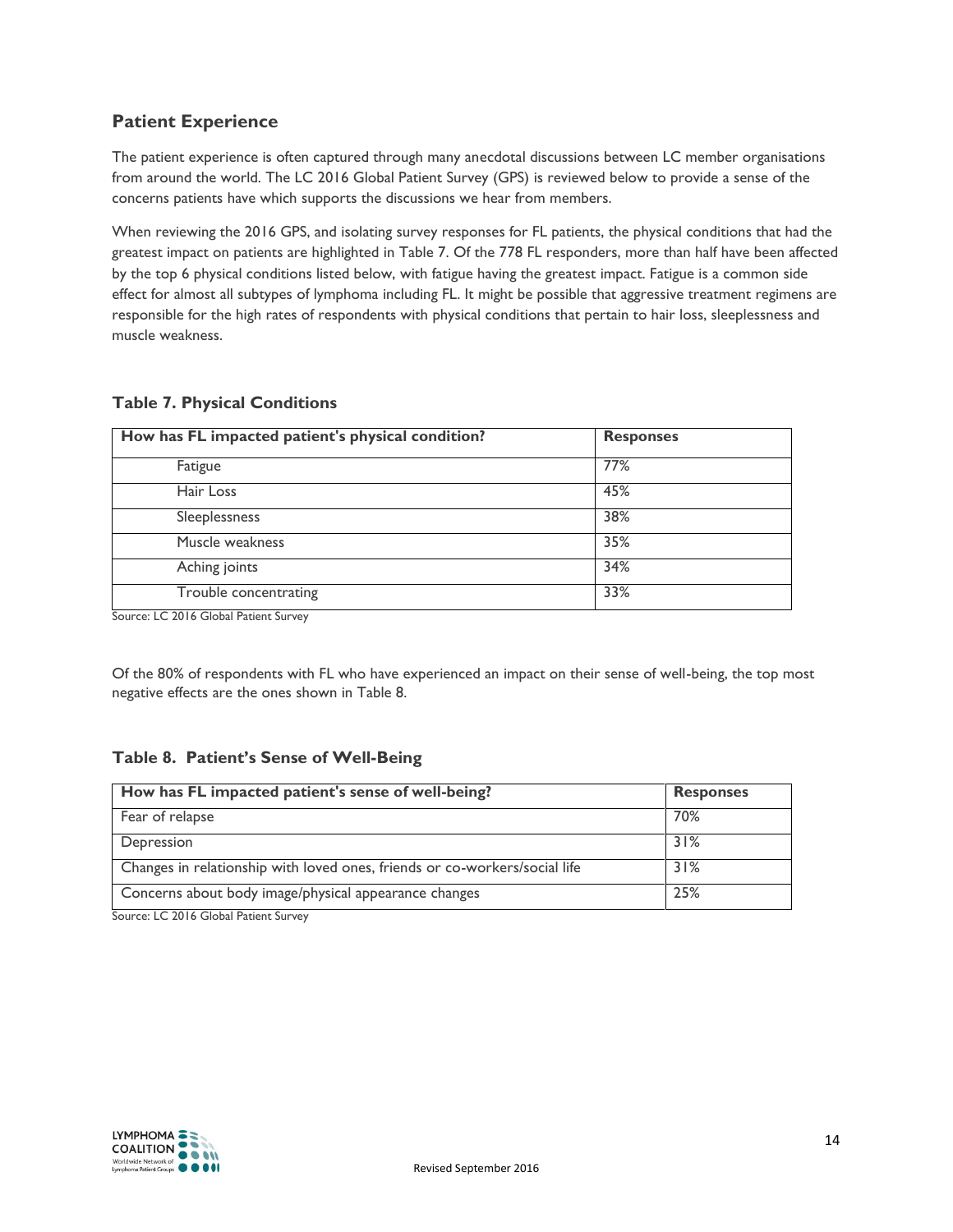

**Chart 1. Affected By Issues Before, During or After Treatment** 

Source: LC 2016 Global Patient Survey

The perspective that many of us overlook when considering the concerns with body image and physical appearance changes is the outward manifestation of their cancer which may impact their relationships, their sense of self and their work place experience until these changes they could keep their cancer diagnosis to themselves.

If we look at Chart 1 we see that concerns about body image goes down after treatment but is considerably high during treatment. On the other hand fear of relapse and depression go up after treatment which raises concerns about the level of care and emotional support these patients are, or rather are not, receiving.

As mentioned in the Overview section, FL is an incurable cancer which is characterised by multiple relapses. This would explain why fear of relapse is at the top of the list. Patients with FL show that the impact on their wellbeing last longer than in other major lymphoma subtypes. Living in fear of relapse coupled with other factors that affect their well-being, such as financial stress, can aggravate psychosocial issues such as depression and exacerbate sleeplessness and fatigue.



**Chart 2. After Treatment – Length of Time Patients Faced Concerns**

Source: LC 2016 Global Patient Survey

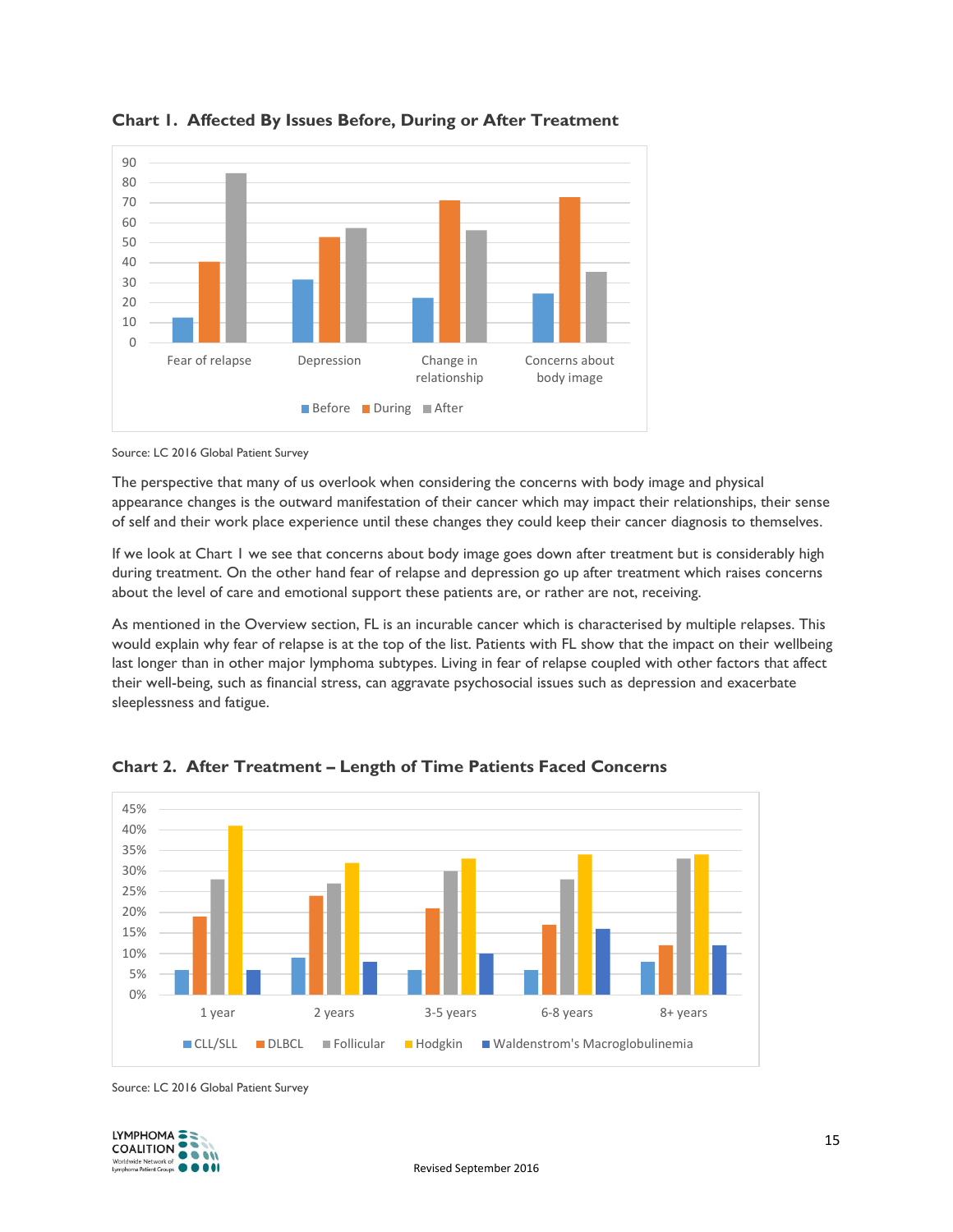It is a concern that patients are struggling with not only the physical but psychosocial implications of treatment as well. We wanted to know if they were reaching out for support so we asked if they talked to their doctor about it. According to the GPS of all the FL patients that discussed their physical and/or emotional needs with their doctor, 70% felt the doctor only helped somewhat or didn't help at all.

Health care providers working along with patient organisations have an opportunity to improve communication with patients and provide a well-rounded approach to care. This will allow patients both emotional and physical support not only during treatment but also post-treatment as well.

## **Barriers to Receiving Adequate Treatment**

Responders were asked to indicate what barriers they had experienced when trying to get adequate FL treatments. Almost half had experienced at least one barrier to receiving therapy, see Chart 3. The most common barriers were personal support, financial, wait times to treatment and access to the most up to date treatment. Looking back at therapy access in Table 4, it is no wonder that one of the significant barriers is financial. As was noted, there are few therapies funded/reimbursed especially if we look at the Asia/Pacific countries. Financial stress is a big concern for most countries while personal support seems to be a problem particularly in the UK, Italy and France.

Once again as mentioned in the therapy access section, the funding/reimbursement of drugs approved for FL is pretty low especially in Africa/Middle East, Asia/Pacific and Latin America. With sometimes multiple lines of treatment necessary for FL patients, the most urgent need is to have readily accessible and funded/reimbursed novel therapies.



## **Chart 3. Barriers to Adequate FL Treatment**

#### Source: LC 2016 Global Patient Survey

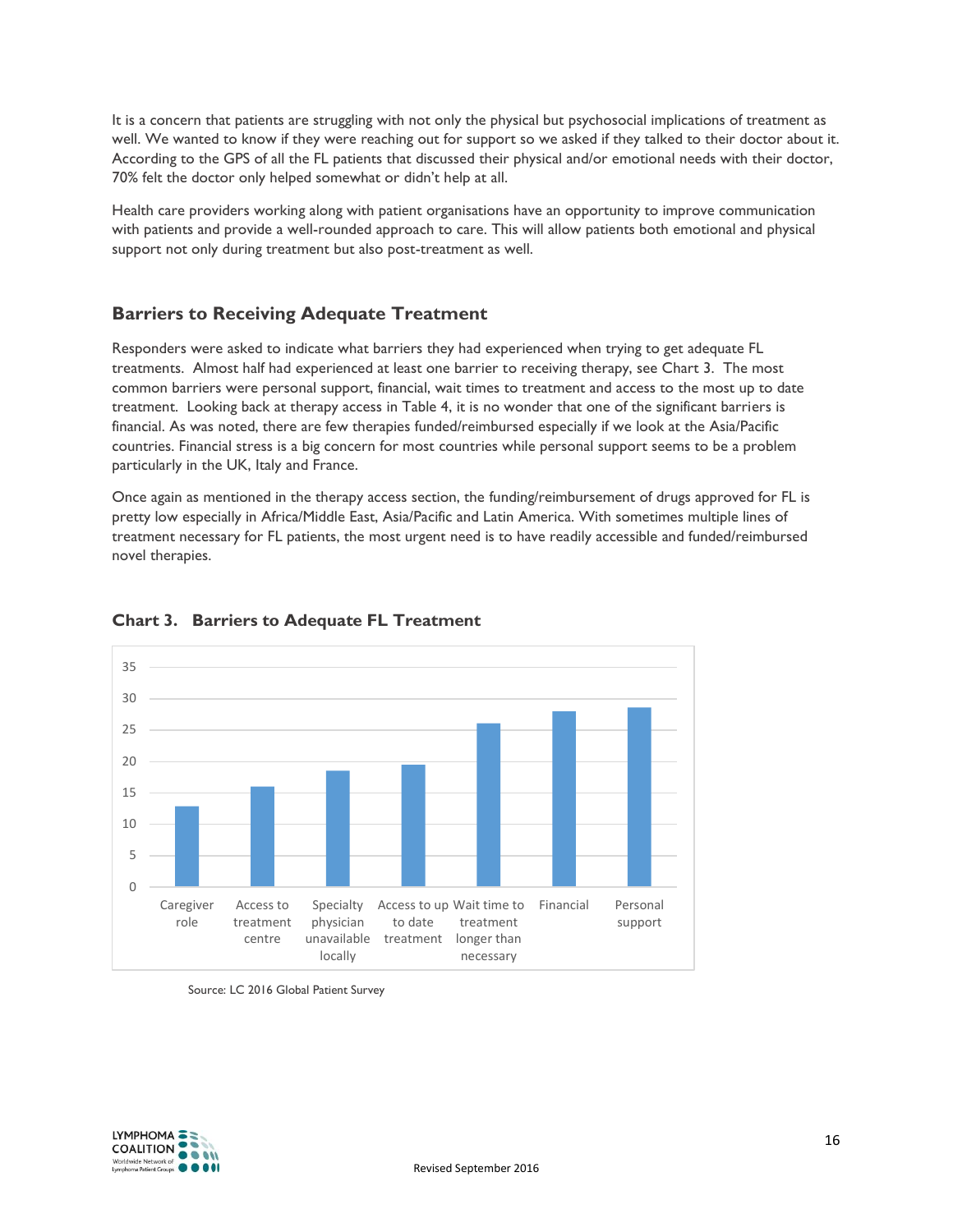# **Conclusion**

Follicular lymphoma continues to be treated as an incurable cancer, with a substantial and growing subset of patients achieving long-term disease-free survival from aggressive multiple treatment approaches. With the expectation of inevitable relapses, patients no doubt live in fear of when and how their FL will return. Patients are also expected to manage both the physical and medical issues that arise from the intermittent treatments and the negative impact that comes with cumulative side effects and comorbidities.

Their support is of concern as those that are reaching out to their doctors are not getting what they need and are not being referred to places that might be of support to them.

There is a considerable large body of active clinical trials in FL suggesting there may be continued improvements in treatment outcomes. Whether these potential newer therapies and combinations will provide a cure for FL is to be determined. Many of them are in their infancy, with unanswered questions around safety. We will continue to monitor and report on these trials as evidence comes forward.

Even more exciting is the research that is being conducted in the biology of FL, with the intent to positively impact both the clinical setting and the screening and prevention of this cancer.

FL, one of many lymphoma subtypes, requires independent reporting to ensure proper trending analysis and outcome reporting. The challenge in gathering accurate data, especially incidence and mortality by subtype, is a global issue that needs to be addressed. In order to effectively understand the unmet concerns and needs of FL patients, specific subtype information remains at the forefront to providing analysis that is reflective of those patients. In the age of 'personalised' medicine and care, shouldn't we also give that same importance to the ability to report by subtype?

Patient access to care is limited, varies regionally and access to novel and recommended therapies is not universal. Currently, patients are living with treatments that do not offer a cure and many with long term side effects and medical ramifications. We look forward to the research presently underway to provide a less toxic more durable treatment for FL patients.